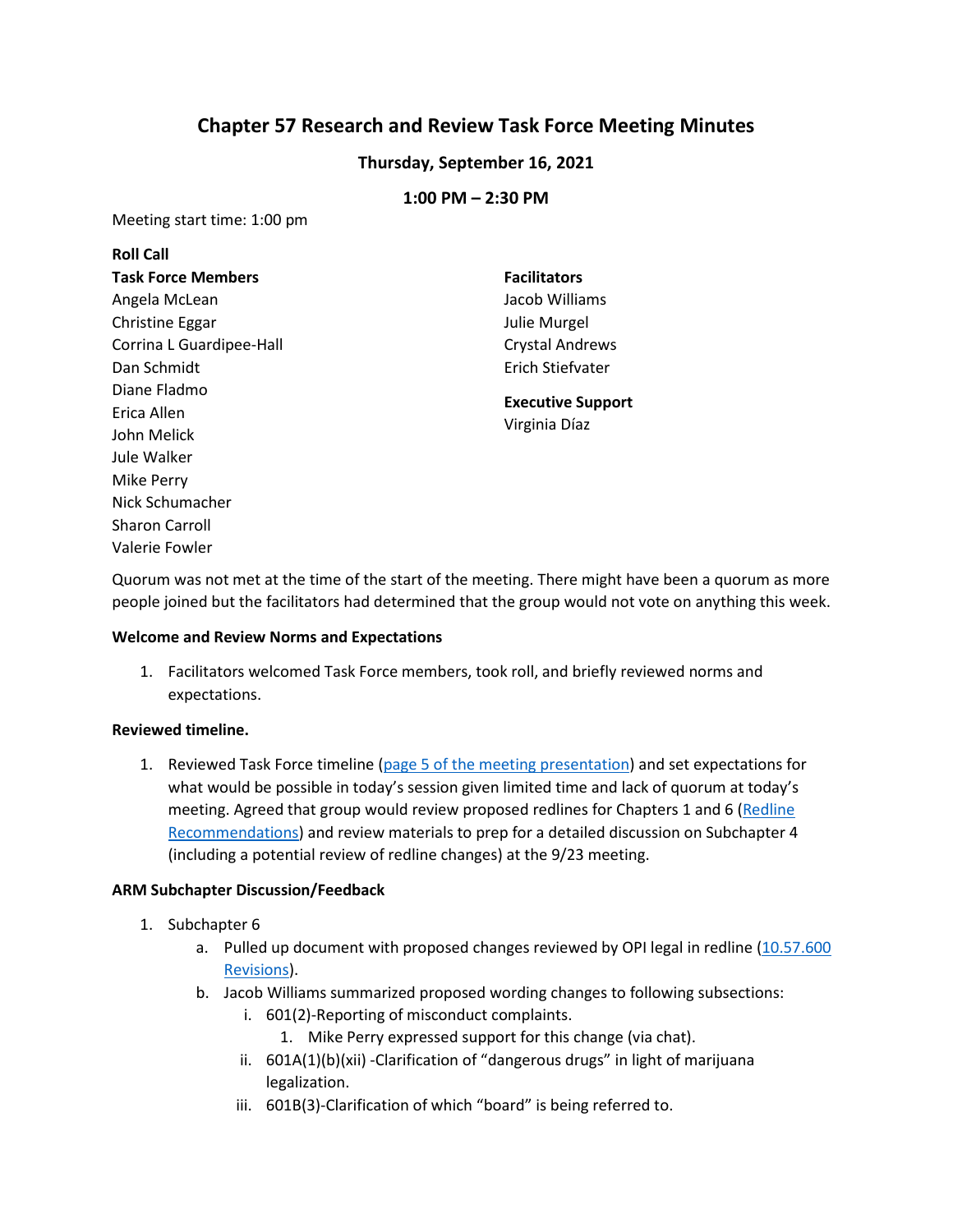- iv. 607(2)**-**Change to permit notices by email
- v. Floor opened for discussion; no questions or comments put forward by Task Force members.
- vi. Facilitators noted Task Force will vote on these changes at 9/23 if quorum is present.
- 2. Subchapter 1
	- a. Pulled up document with proposed changes in redline [\(10.57.100 Revisions\)](https://docs.google.com/document/d/1LmBveYTP1ZjKcLUBcjwH3ftduwFtk7UtA-BwOe_AEw4/edit).
	- b. Discussed subsection 102(i)b relating to approved programs. Utilized example of Texas programs. Proposal to strike language, including "regionally accredited college or university."
		- i. Julie Murgel clarified changes in this subsection are potentially related and tied to changes in Subchapter 4.
		- ii. Sharon Carroll expressed concern (via chat) about preserving quality.
		- iii. Julie Murgel re-stated that Subchapter 4 will be at the heart of the discussion about balancing quality with reducing barriers to licensure.
- 3. Subchapter 4
	- a. Pulled up chart providing a high-level look at Subchapter 4 and the licensure "pathway" in Montana [\(Basic Certification chart\)](https://docs.google.com/document/d/14DrU72Ha8h0U44k_kp0eHLw2K_anqVMn/edit).
	- b. Jacob Williams led a discussion of the chart with Task Force members. Noted that the chart is intended to frame issues and discussion that will prep Task Force members to consider proposed redlines for Subchapter 4 that will be presented to them next week at the 9/23 meeting. Discussed moved through the four columns/sections of the chart.
		- i. Provisional license (Class 5 and 5A).
			- 1. Discussion about "Montana approved" language highlighted in green.
				- a. John Melick noted some members of the Task Force requested this addition because under Board of Public Education rules regarding internships it says that applicants must work with a Montanaaccredited school.
				- b. Julie Murgel asked if group is familiar with internships and how they interrelate with emergency authorization and Class 5 Provisional licenses, and if some additional information on this topic would be helpful.
					- i. John Melick and Diane Fladmo affirmed this would be helpful. Jule Walker and Mike Perry suggested this be provided in a chart format so it's easier to understand.
				- c. John Melick provided example of applicants from Western Governors University and Grand Canyon University needing internship placements and lack of local support for them. Noted that these institutions are not approved or reviewed by anyone in Montana. Montana EPPs can provide support to participants in internships at Montana schools.
					- i. Diane Fladmo noted that Western Governors University had sought Montana approval some years ago. Unclear what was the resolution of their request.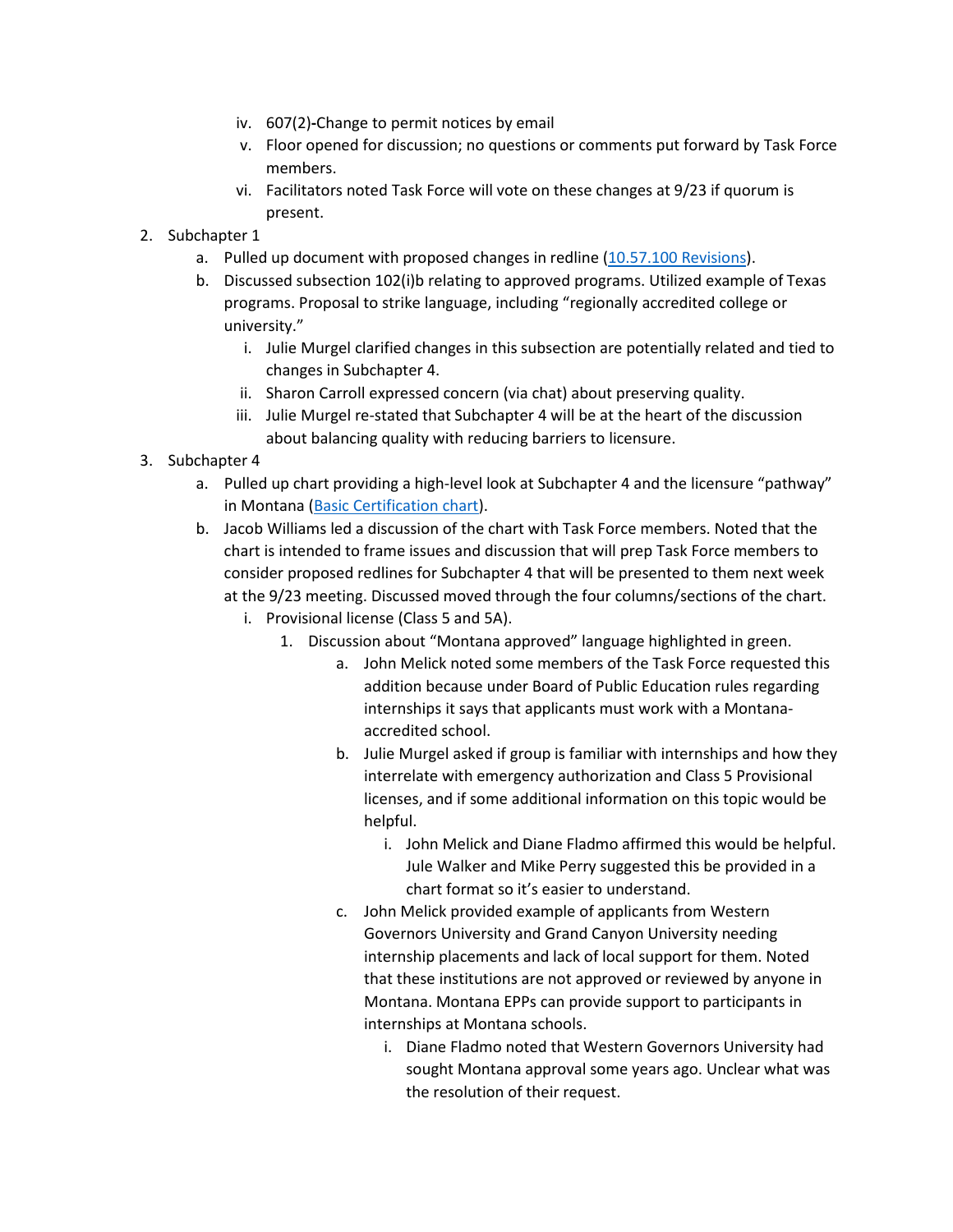- ii. Angela McLean emphasized that new teachers need support. Suggested 10 Montana educator preparation programs (EPPs) put programs together to provide this support.
- d. Julie Murgel noted need to balance quality with flexibility to support educators, adding that OPI sees a lot of licensure applicants enrolled in out-of-state programs such as those offered by Western Governors and Grand Canyon.
- e. Nick Schumacher noted that when his district looks at non-Montana-prepared job applicants they understand that those applicants will need additional support; understand that new hire won't have support from the University of Montana system and that the district will need to take on that support. Expressed support for this local control.
- f. Jacob Williams posed question if "Montana approved" would be a barrier for some applicants, such as those taking coursework through online preparation programs such as those offered by WGU and Grand Canyon.
	- i. John Melick noted that this discussion is focused on the provisional license and the interrelated requirements about internships. Stressed that he is not saying students shouldn't have the option to pursue flexible preparation options.
- 2. Discussion of alternative pathways to a provisional license for applicants with expired licenses.
	- a. Proposed additional options besides current completion of 6 credits of coursework in previous five years to include taking 60 hours of approved professional development or passing the Praxis (instructional test as a minimum and potentially content test as well).
		- i. No questions or discussion.
- ii. Initial license (Class 2)
	- 1. Highlighted potential changes of eliminating or minimizing Praxis and requiring three years or less of experience from applicants.
		- a. Anglea McLean wanted to ensure that applicants get mentoring support. Proposed bullet be added to requirements for initial license so that applicants required to have 2 years of mentoring and induction support. Concern about hiring a teacher and they don't have support to be successful. Also concerned about removing Praxis as a requirement.
			- i. Julie Murgel asked if induction should fit within Chapter 57 or Chapter 55. Concern about what will happen to a licensure applicant if his/her employing district does not offer the 2 years of mentoring and induction support.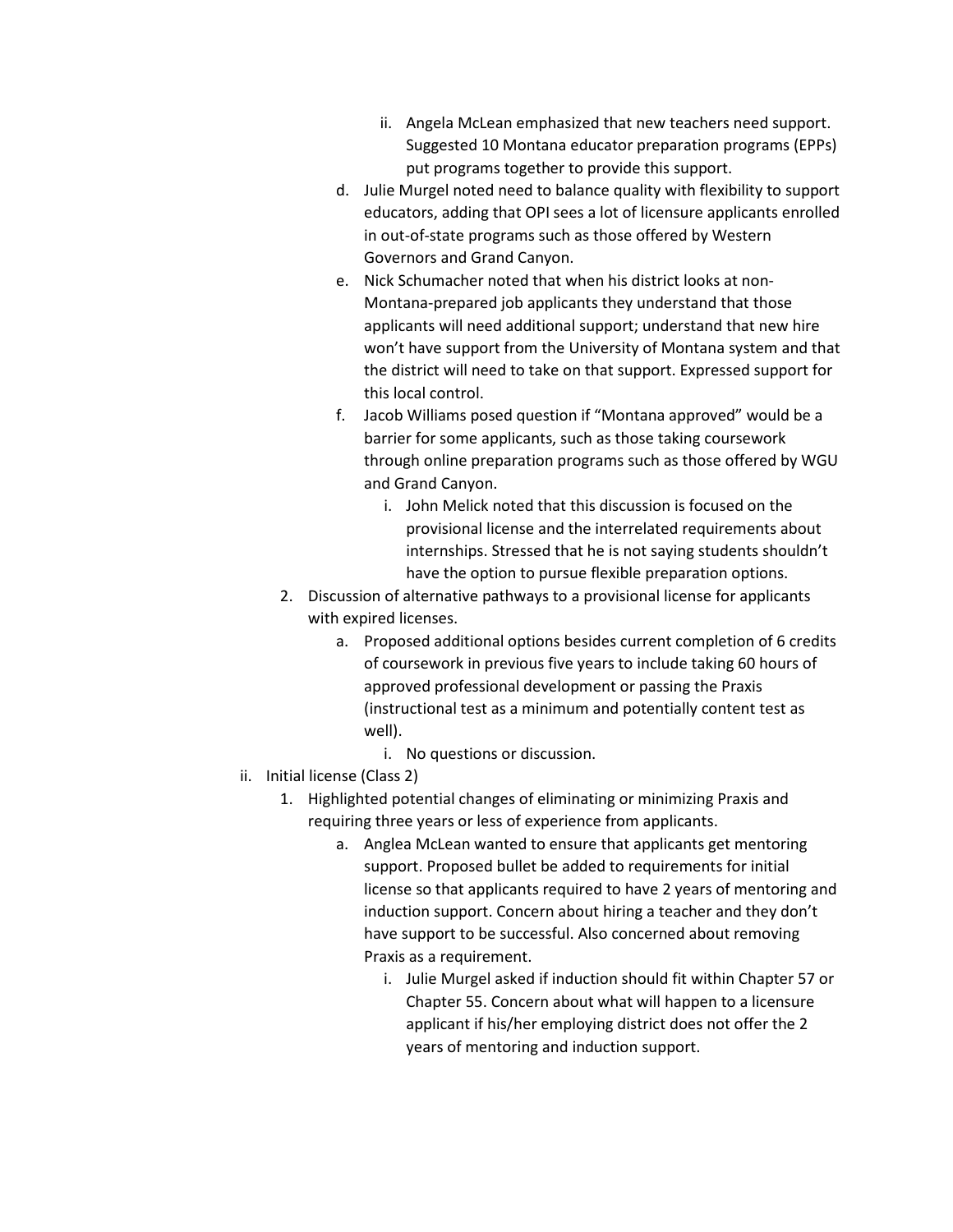- 1. Nick Schumacher, Corrina Guardipee, and Diane Fladmo think the responsibility to offer induction placed on the district.
- 2. Diane Fladmo thinks Montana stakeholders can work together to find ways to make sure new teachers are provided mentoring and induction support and offered to look for examples.
- 3. Mike Perry noted that his district offers a paid mentoring program.
- 4. Sharon Carroll suggested programs should have renewal units attached to them to help teachers advance.
- ii. Julie Murgel asked if group is proposing a layer between the provisional (Class 5/5A) and the initial (Class 2) licenses that would serve as a "pre-licensure" layer.
	- 1. Corrina Guardipee liked idea of applicants getting mentoring before receiving initial license.
	- 2. Jacob Williams noted need to dig into this some more and revisit the tiered licensing discussion and research report on tiered licensure provided to the Task Force at an earlier meeting. Educator Licensing [Revision Team Resources](https://sites.google.com/d/1qXgaXfBHQIWVOwUtLoUsWh2ymnE2DcuH/p/1FxgBG_-LkHk9i3eeWvdUKd0oa49UHSf3/edit)
- iii. Jacob Williams asked Angela McLean to describe why she thought a requirement for mentoring and induction support be included in Chapter 57.
	- 1. Angela McLean responded that it is critical to make sure that anyone teaching Montana students for the first time have the supports to stay and not leave their district or the state of Montana. Does not want to add another layer or burden on Montana districts. Suggested adding requirement for mentoring and induction would build in assumption of support. Acknowledged it could be considered instead in Chapter 55. Reiterated concern about changing years of experience and getting rid of the Praxis. Noted statistics on teacher turnover on Montana and reiterated support for requiring mentorship and induction in Chapter 57.
	- 2. Corinna Guardipee believes mentoring and induction should be required but is not sure if it should be addressed in Chapter 57. Concern about it hindering a licensure applicant if a district cannot provide the mentoring and induction.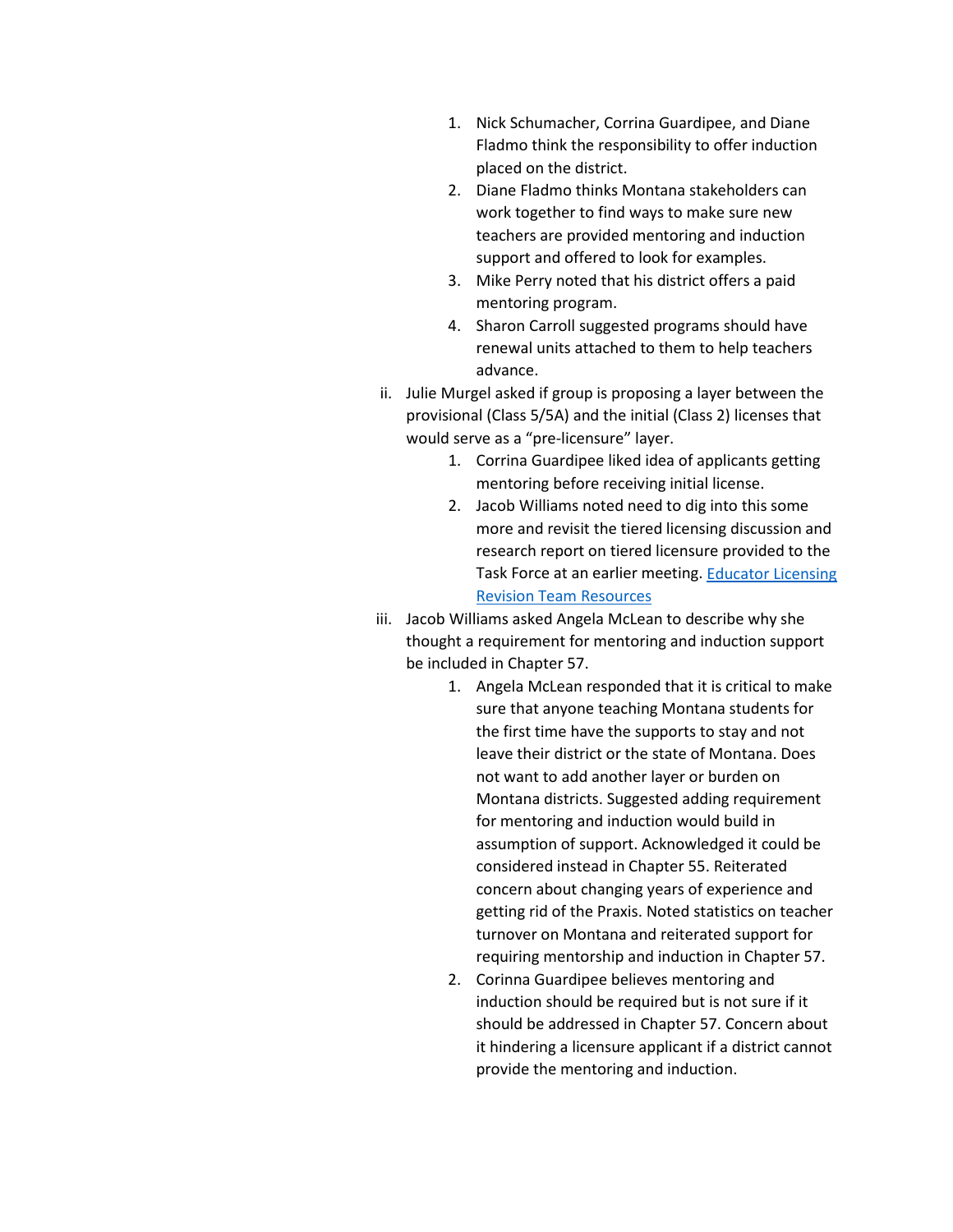- 3. Jacob Williams asked clarifying question about what happens for a licensure applicant if he/she completes all steps to be awarded a license, but his/her district cannot or won't provide mentoring or induction.
	- a. Angela would like to see responsibility for participation in mentoring and induction be shared by licensure applicant and district but doesn't think there is one right way to do it. Also reiterated desire to not make it a burden for either licensees or districts but as a support for recruitment and retention.
	- b. Dianne Fladmo noted Montana has some excellent mentoring programs, and such programs are required in the accreditation standards [Chapter 58? Chapter 55?], but that it is not always happening. Noted churn of teachers and need to support teachers in an affordable way; some districts are making this happen but not all.
- 2. John Melick noted that clarified that National Board Certification may not apply for initial (Class 2) license because it requires five years of experience. Fits better within professional (Class 1) license. Suggested it could be included as more of a value-add and/or a substitution for a master's degree. Suggested other nationally recognized credentials (e.g., NASDTEC Interstate Agreement credentials) could also be used in lieu of a master's degree.
	- a. Jacob Williams updated chart to incorporate these suggestions.
- 3. Jacob Williams invited discussion on proposal to eliminate Praxis or modify how it is use.
	- a. John Melick said the Praxis does tell EPPs and employers something about the preparation of test takers to teach. He acknowledged that some areas of Praxis need examining, the Praxis can be challenge for some districts in rural areas to hire staff, and the requirement to take the Praxis can feel like a "slap in the face" to some experienced out-of-state educators who want to teach in Montana. test for some applicants, particularly when trying to staff in rural areas.
	- b. Corrina Guardipee expressed concern with the Praxis but does like the suggested alternative (following the "or" in initial license column of the Subchapter 4 pathway chart presented).
	- c. Jacob Williams noted that Task Force participant McCall Flynn of the Board of Public Education (who could not join the Task Force meeting today) had some concerns about eliminating the Praxis for out-of-state applicants and was going to collect some thoughts and